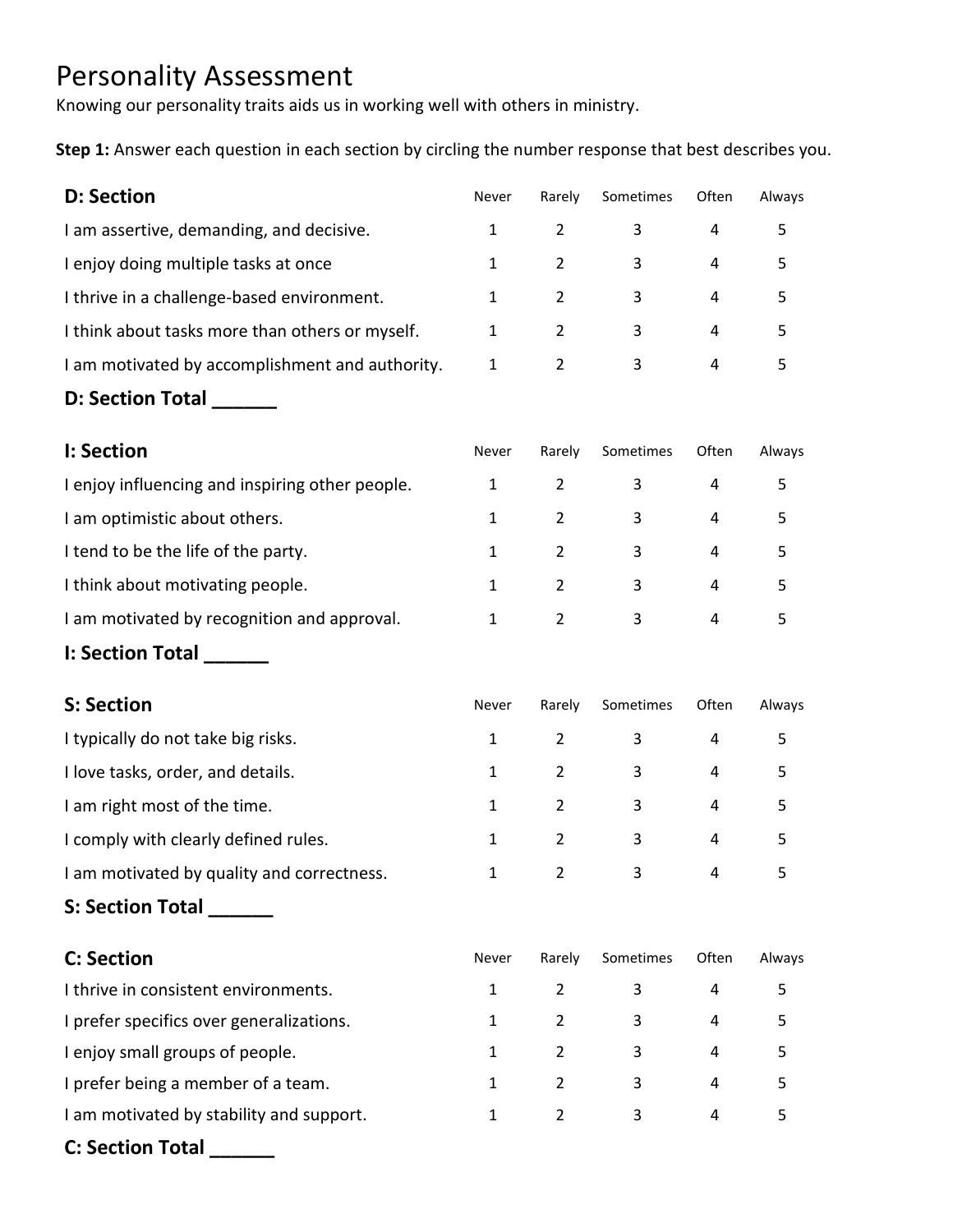- **Step 2:** In each section, add the numbers circled together for your section total. Write the corresponding total on the Section Total lines.
- **Step 3:** Circle the section letter with the 1<sup>st</sup> highest total: D I S C

Circle the section letter with the  $2^{nd}$  highest total:  $D \cup S$  C

(**Note**: If you have sections that are tied, please read over the descriptions on the following pages and choose which trait you feel is more predominant.)

From these results you your predominant personality traits sequence is:

\_\_\_\_\_\_\_\_\_\_ / \_\_\_\_\_\_\_\_\_\_ (Ex: D/I, I/D, C/S, or C/D, etc.) 1st Highest 2<sup>nd</sup> Highest

**Step 4:** Email the Calvary office: *office@cbcfamily.net*

In the "Subject" line, type "Personality Assessment"

In the "Body" section, type your name and list your personality traits sequence in order.

Our ministry team leaders can then utilize this information when leading and preparing our teams. Team member can also be aware of one another's personality traits to best know how to work alongside and motivate each other.

**Step 5:** On the following pages, read the description of your most predominant personality trait (D, I, S, C) and the description of your two highest personality traits together (DI, ID, CS, CD, etc.)

*I praise you, for I am fearfully and wonderfully made. Wonderful are your works; my soul knows it very well.* Psalm 139:14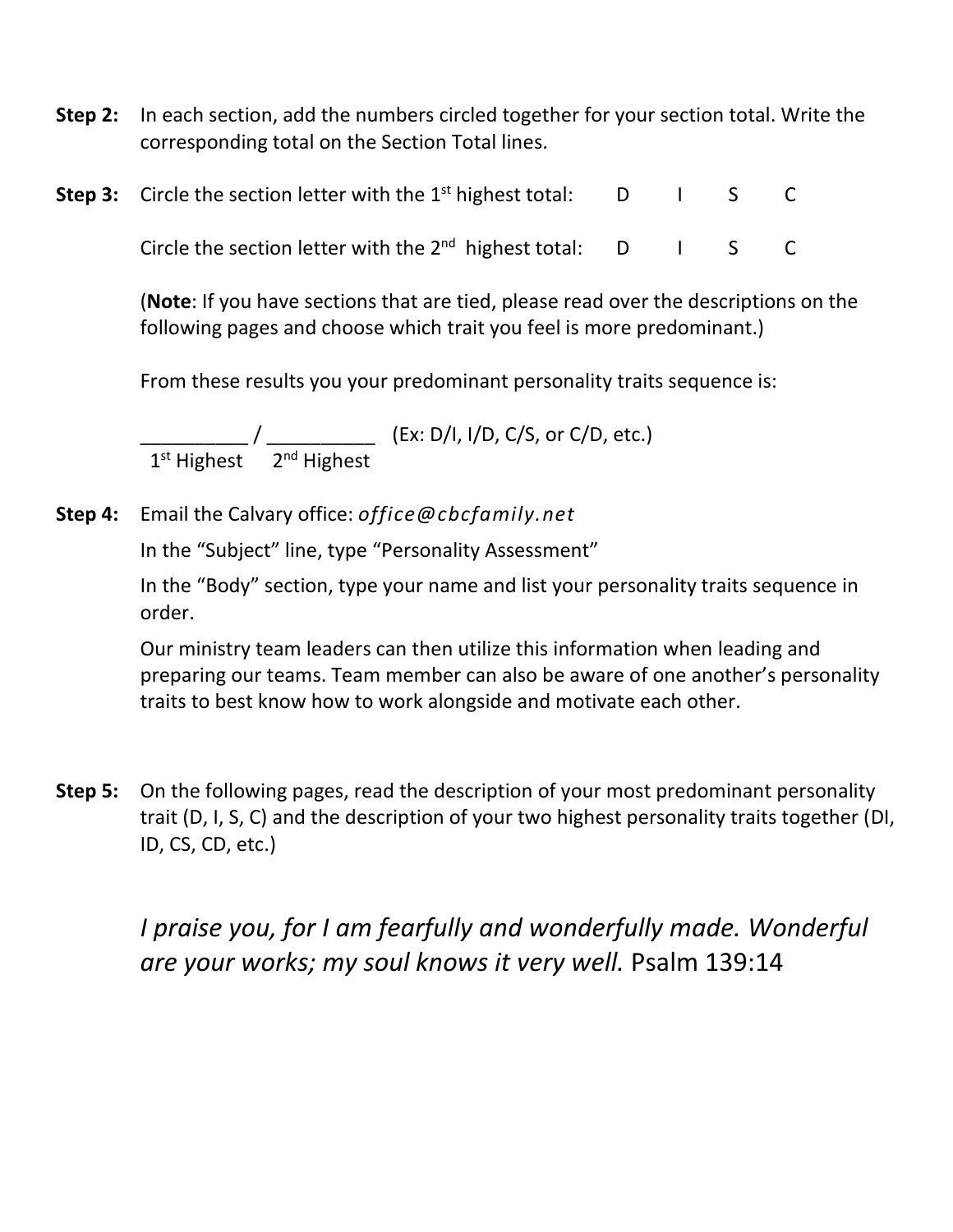We are direct and decisive. We are risk takers and problem solvers. We are more concerned with completing tasks and winning than we are with gaining approval from people. Though the internal drive tends to make us insensitive to those around us, "D"s are not afraid to challenge the status quo, and we thrive when it comes to developing new things. We need discipline to excel and respond to direct confrontation. Our greatest fear is to be taken advantage of, and even despite our possible weaknesses—which include an aversion to routine, a tendency to overstep authority, an argumentative nature, and a habit of taking on too much—we place a high value on time and use our innovative thinking to accomplish difficult tasks and conquer challenges. D

We are curious concluders who place emphasis on the bottom line and work hard to reach our goals. We are more determined than we are inspirational, yet our high expectations and standards for ourselves and those around us typically cause us to make quite an impact, motivating others to follow us. We have an array of interests and can become distracted by taking on too many projects. We often need to focus, prioritize, and simply slow down. Because we thrive on activity and forward motion, we like to accomplish tasks through a large number of people. D/I

*Joshua (Joshua 1), Noah (Genesis 6-9), Sarah (Genesis 16, 1 Peter 3:6)*

We are achievers with an ability to persevere. We are more active than passive but  $DS$  We are achievers with an ability to persevere. We are more active than passive but possess a kind of calm sensitivity and steadiness that makes us good leaders. We seem to be people-oriented but can easily be dominant and decisive when it comes to tasks and project planning. We strive to accomplish goals with fierce determination that comes from strong internal drive, but we could benefit from contemplative and conservative thinking as well as spending more time focusing on relationships.

*Daniel (Daniel 1-6), Job (Job 1:5, James 5:11), Martha (Luke 10:38-42)*

We are challengers that can either be determined students or defiant critics. Being  $\mathbf{D/C}$  We are challengers that can either be determined students or defiant critics. Being in charge is important to us, yet we care little about what others think as long as we get the job done. We have a great deal of foresight and examine every avenue to find the best solution. We prefer to work alone. Though we fear failure and the lack of influence, we are motivated by challenges and can often be excellent administrators. We can benefit from learning to relax and paying more attention to people.

*Malachi (Malachi 4), Nathan (2 Samuel 12:1-13), Nahum (Nahum 1-3)*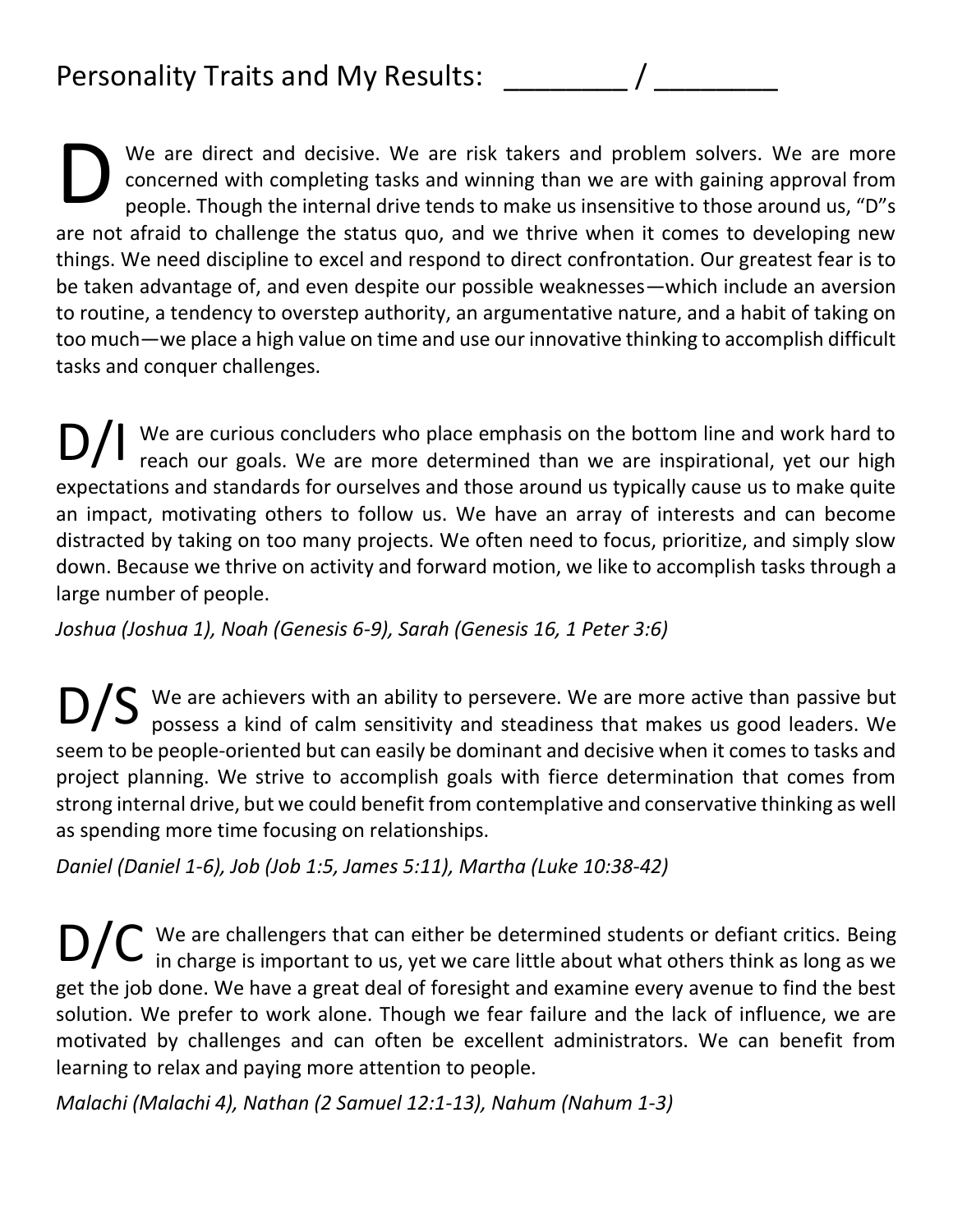## Personality Traits and My Results:

We are inspiring and impressive. Enthusiastic, optimistic, impulsive, and emotional—we tend to be creative problem solvers and excellent encouragers. We often have a large number of friends, but we can become more concerned with approval and popularity than with getting results. Our greatest fear is rejection, but we thrive when it comes to motivating others. Our positive sense of humor helps us negotiate conflicts. Though we can be inattentive to details and poor listeners, we can be great peacemakers and effective teammates when we control our feelings and minimize our urge to entertain and be the center of attention. We value lots of human touch and connection. I

We are persuaders who are outgoing and energetic. We enjoy large groups and use I/D We are persuaders who are outgoing and energetic. We enjoy large groups and use our power of influence to attain respect and convince people to follow our lead. Sometimes we can be viewed as fidgety and nervous, but it comes from our need to be a part of challenges that have variety, freedom, and mobility. We could benefit from learning to look before we leap and spending more time being studious and still. We make inspiring leaders and know how to get results from and through people.

*John the Baptist (Luke 3), Peter (Matthew 16 and 26, Acts 3), Rebekah (Genesis 24)*

We are influential counselors who love people, and it's no surprise that people love us. I/S We are influential counselors who love people, and it's no surprise that people love us.<br>I/S We live to please and serve and tend to be good listeners. Looking good and encouraging others is important to us, as is following through and being obedient. We often lack in the area of organization and can be more concerned with the people involved than we are with the task at hand. However, we can be center stage or behind the scenes with equal effectiveness, and we shine when it comes to influencing and helping others.

*Barnabas (Acts 4, 9, 11-15), Elisha (1 Kings 19, 2 Kings 2-3), Nicodemus (John 3, 7, 19)*

We are inspiring yet cautious assessors who are excellent communicators through the I/C We are inspiring yet cautious assessors who are excellent communicators through the combination of concerned awareness and appreciation of people. We excel in determining ways to improve production. We tend to be impatient and critical and can also be overly persuasive and too consumed by the desire to win. We like to work inside the box, and we could benefit from trying new things and caring less about what others think. This personality type often possesses a gift for teaching; we are generally dependable when it comes to paying attention to details and getting the job done.

*Miriam (Exodus 15-21), Ezra (Ezra 7-8), Shunammite Woman (2 Kings 4:8-37)*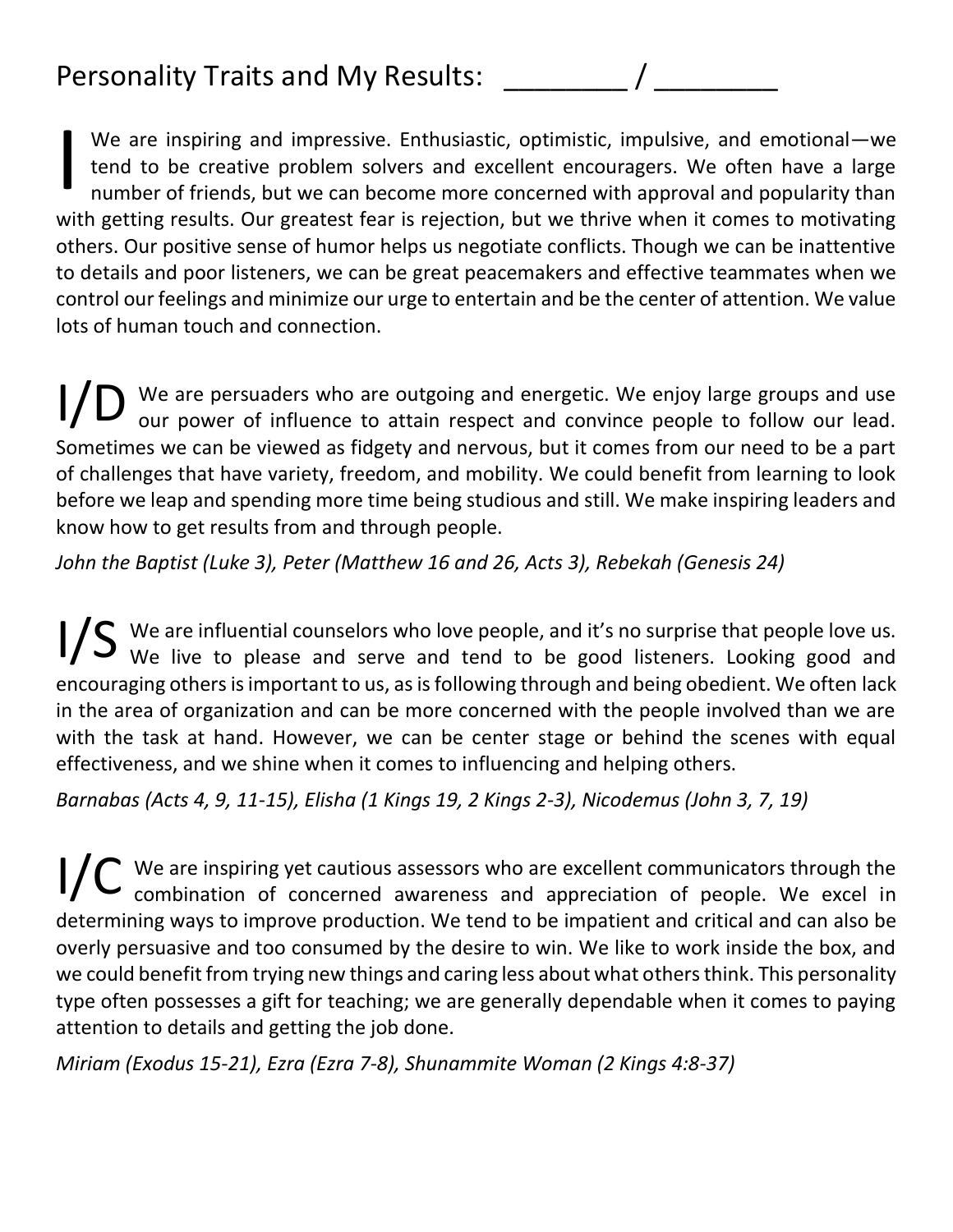## Personality Traits and My Results:

We are steady and more reserved. We do not like change, and thrive in secure, nonthreatening environments. We are often friendly and understanding as well as good listeners and loyal workers who are happy doing the same job consistently. With an incredible ability to forgive, reliable and dependable "S"s tend to make the best friends. Our greatest fear, however, is loss of security, and our possible weaknesses naturally include not only resistance to change, but also difficulty adjusting to it. We can also be too sensitive to criticism and unable to establish priorities. In order to avoid being taken advantage of, we need to be stronger and learn how to say "no." We also like to avoid the limelight, but when given an opportunity to genuinely help others, we will gladly rise to the occasion. We feel most valued when we have truly helped someone. S

We are quiet leaders who can be counted on to get the job done. We perform better in small groups and do not enjoy speaking in front of crowds. Though we can be softand hard-hearted at the same time, we enjoy close relationships with people, being careful not to dominate them. Challenges motivate us, especially ones that allow them to take a systematic approach. We tend to be determined, persevering through time and struggles. We benefit from encouragement and positive relationships. S/D

*Martha (Luke 10:38-42), Job (Job 1:5, James 5:11)*

We are inspirational counselors who exhibit warmth and sensitivity. Tolerant and  $\mathsf{S}/\mathsf{l}\;$  We are inspirational counselors who exhibit warmth and sensitivity. Tolerant and forgiving, we have many friends because they accept and represent others well. Our social nature and desire to be likable and flexible makes us inclined to be overly tolerant and non-confrontational. We will benefit from being more task-oriented and paying more attention to detail. Kind and considerate, we include others and inspire people to follow us. Words of affirmation go a long way with us, and with the right motivation, we can be excellent team players.

*Mary Magdalene (Luke 7:36-47), Barnabas (Acts 4, 9, 11-15), Elisha (1 Kings 19, 2 Kings 2-13)*

We are diplomatic and steady, as well as detail-oriented. Stable and contemplative,  $\mathsf{S}/\mathsf{C}$  We are diplomatic and steady, as well as detail-oriented. Stable and contemplative, we like to weigh the evidence and discover the facts to come to a logical conclusion. More deliberate, we prefer to take our time, especially when the decision involves others. Possible weaknesses include being highly sensitive and unable to handle criticism, and we also need to be aware of the way we treat others. Operating best in precise and cause-worthy projects, we can be a peacemaker; this makes us a loyal team member and friend.

*Moses (Exodus 3, 4, 20, 32), John (John 19:26-27), Eliezer (Genesis 24)*